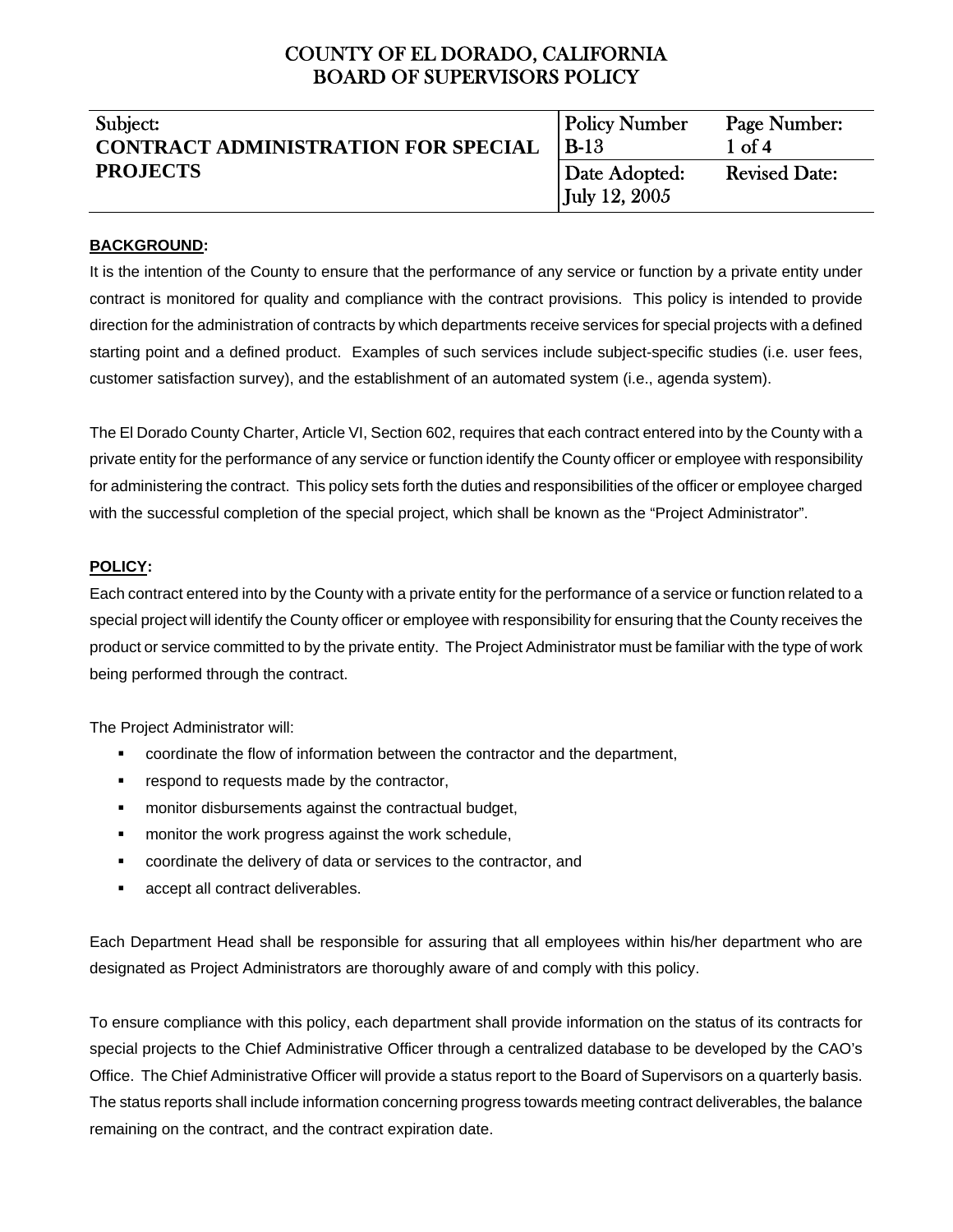| Subject:                                   | <b>Policy Number</b> | Page Number:         |
|--------------------------------------------|----------------------|----------------------|
| <b>CONTRACT ADMINISTRATION FOR SPECIAL</b> | $B-13$               | $2$ of 4             |
| <b>PROJECTS</b>                            | Date Adopted:        | <b>Revised Date:</b> |
|                                            | <b>July 12, 2005</b> |                      |

### **PROCEDURES:**

- 1. The Project Administrator shall work with department staff, the contractor, and County Counsel to ensure that the provisions and the requirements of the contract are specific and stated in clear and unambiguous terms so they are fully understood by the contracting parties. It is important the contract clearly specify what is expected of both the contractor and the County. The terms of the contract should include, but not be limited to:
	- a. The scope and purpose of the contract;
	- b. The description of the services to be performed;
	- c. The location where the work is to be performed;
	- d. The standards to be used to measure performance (for example, units of service, number and nature of clients served, or target dates);
	- e. The frequency and manner by which the contractor's performance will be monitored;
	- f. The level of expertise that is required to perform the tasks;
	- g. The cost and the method payment of the contract;
	- h. The levels of insurance requirements for the contract;
	- i. The types of licenses required to be held by the contractor, such as a County business license or a State contractors license;
	- j. The starting date and the contract period;
	- k. The major milestones, including the due dates for all contract deliverables;
	- l. The finished product or the services to be delivered;
	- m. The procedures by which the County will inspect and accept contract deliverables; and
	- n. The record keeping and reporting requirements, including a right to audit the contractor's records by the County.
- 2. Written documentation pertaining to contractor performance, such as progress reports, site visit reports, payment and expenditure data, memoranda of verbal discussions, and written correspondence, shall be maintained and reviewed by the Project Administrator and the Department Head on a periodic basis.
- 3. The Project Administrator must regularly monitor the contractor's work performance against the terms of the contract and evaluate the services provided under the contract for quality and adherence to the project schedule, including the completion of project milestones and deliverables. To facilitate performance monitoring, the contractor shall provide regular progress reports that describe actual progress during the current reporting period, deviations from planned progress, and problems anticipated in the next reporting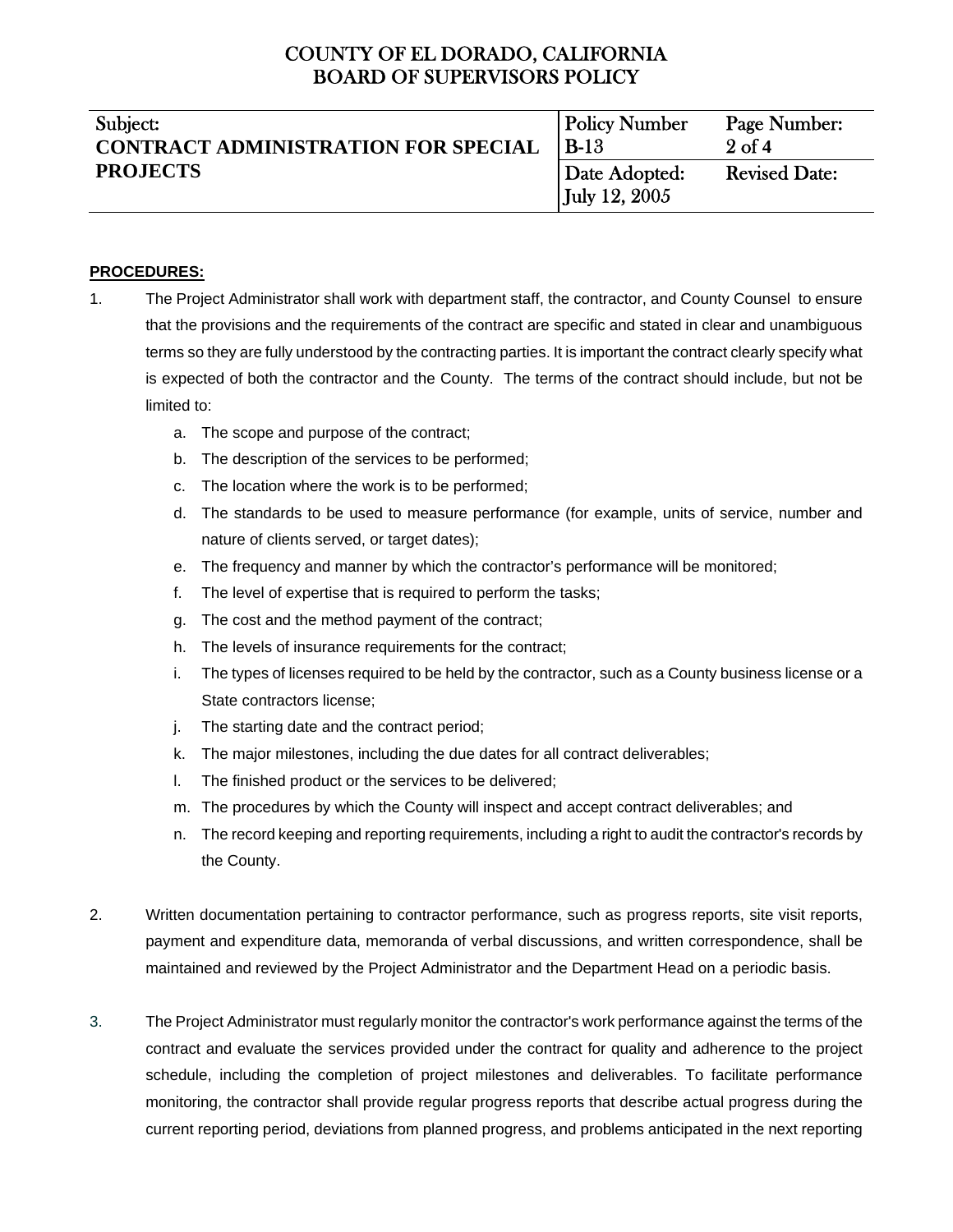| Subject:                                   | <b>Policy Number</b> | Page Number:         |
|--------------------------------------------|----------------------|----------------------|
| <b>CONTRACT ADMINISTRATION FOR SPECIAL</b> | <b>B-13</b>          | 3of 4                |
| <b>PROJECTS</b>                            | Date Adopted:        | <b>Revised Date:</b> |
|                                            | July 12, 2005        |                      |

period. Progress reports shall also explain any reasons for these deviations (current and expected); outline what is being done to correct them; and indicate what assistance, if any, is required from the department. The Project Administrator will enter information concerning the progress reports and the departmental response into the contract database within 20 working days of receiving the progress reports.

- 4. In providing financial monitoring of the contract, the Project Administrator must:
	- a. Review invoices for accuracy and compliance with the cost and payment schedule so that the maximum amount allowed under the contract is not exceeded;
	- b. Ensure that no payment is made unless the work is satisfactory and in accordance with the terms of the contract; and
	- c. Ensure that the work performed under the contract is compliant with any separate funding agreement providing funds for the contract.
- 5. The Project Administrator must verify that the contractor maintains current certificates of insurance, meeting the requirements set forth in the contract throughout the term of the contract.
- 6. The Project Administrator must ensure that any amendments are completed prior to the expiration of the original contract to avoid retroactivity.
- 7. The Project Administrator must immediately notify the Department Head concerning performance that is below expectations or established standards. All deficiency reports should be specific and in writing. The Department Head should review deficiency reports and take appropriate action as set forth in the contract. The Project Administrator and Department Head are encouraged to refer any unresolved matters of contract compliance or interpretation to County Counsel for review as soon as a deficiency is noted.
- 8. All or part of the contract may be terminated for cause whenever the contractor refuses or clearly fails to meet contractual performance requirements. Common causes for default include failure to deliver acceptable products or services; failure to meet scheduled delivery dates or contractual milestones; failure to resolve disputes or offer explanations on disputed terms, conditions or requirements; or demonstrated lack of progress that is harmful to the County. *Prior to terminating a contract for cause, the Project Administrator shall consult with the Department Head and County Counsel.*

The contractor shall be warned that he/she is in default before work is actually stopped. This warning shall consist of a formal letter from the County specifying how the contractor is in default and suggesting that these problems be corrected within a specified time frame. This warning provides the contractor with an